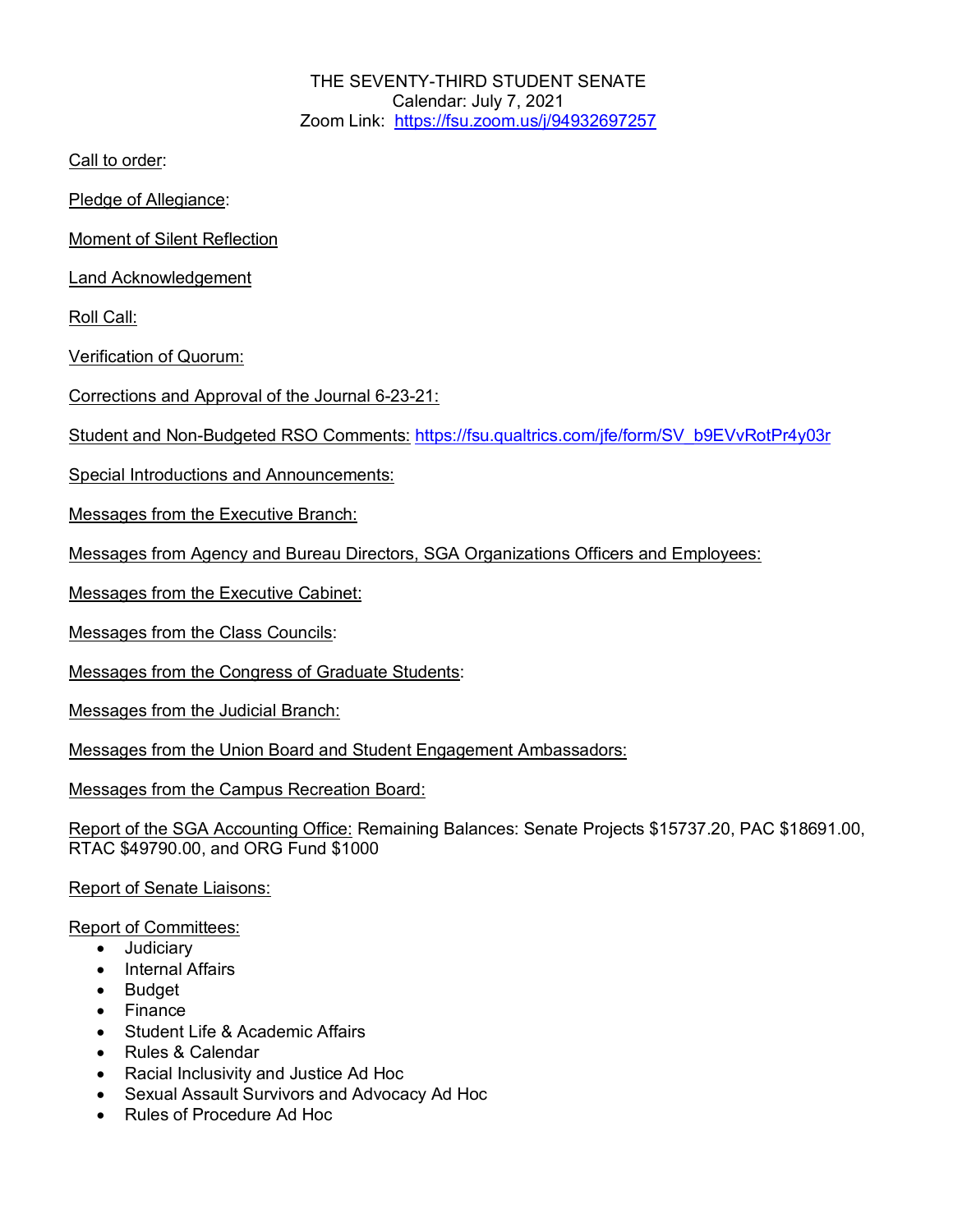Senate Confirmations: Franceska Edouard for Junior Class Council President, Julianna Strong for Junior Class Council Vice President, Modesto Mazaeda for Sophomore Class Council President, Sofia Gonzalez for Sophomore Class Council Vice President, Sneha Kapil for Asian American Student Union Director, Ash Soto for Pride Student Union Assistant Director, Sarai Palacio for Women's Student Union Director, Christelza Janvier for Women's Student Union Assistant Director, Brandon Gabay for Jewish Student Union Director, Brooke Cohen for Jewish Student Union Assistant Director, Ryan Thorpe for Deputy Treasurer

## Consent Calendar:

#### Bills First Reading:

| <b>Bill 44</b> | Sponsored by Senator Barrett (P)<br>Amending Statute 1011.4 governing The Veterans Student Union (VSU) to reflect the<br>official addition of a Public Relations and Marketing Officer Executive Board position. |
|----------------|------------------------------------------------------------------------------------------------------------------------------------------------------------------------------------------------------------------|
| <b>Bill 45</b> | Sponsored by Senator Linsky (P)<br>To reduce the statutory burdens surrounding The Office of the SGA General Counsel<br>to increase the probability of compliance.                                               |

## Bills Second Reading:

- Bill 42 Sponsored by Senators Tackett, Marcus (P), Garcia (Co) Fixing contradictory election code statutes and increasing transparency in campaign finances. **REFERRED TO FINANCE THEN JUDICIARY, 06.02. AMENDED AND PASSED IN FINANCE, 06.08. PASSED IN JUDICIARY, 06.13.**
- Bill 43 Sponsored by Senators Marcus, Tackett (P), Garcia (Co) Fixing contradictory election code statutes and increasing transparency in campaign finances. **REFERRED TO FINANCE THEN JUDICIARY, 06.02. PASSED IN FINANCE, 06.08. AMENDED AND PASSED IN JUDICIARY, 06.13.**

#### Constitutional Amendments:

#### Resolutions:

| Resolution 18        | Sponsored by Senator Gonzalez (P)<br>Calling on the FSU Administration and Board of Trustees to review and withdraw<br>investments from corporations deemed unethical by the FSU student community.<br>REFERRED TO SLAA, 02.10. TABLED IN SLAA, 02.16., 02.23., 03.09., 03.16,<br>03.23, 03.30, 04.06, 06.09, 06.21, 06.05. |
|----------------------|-----------------------------------------------------------------------------------------------------------------------------------------------------------------------------------------------------------------------------------------------------------------------------------------------------------------------------|
| Resolution 40        | Sponsored by Senator Myers (P)<br>Amending Rule 8.3 to include the Land Acknowledgement in the calendar.<br>REFERRED TO RULES & CALENDAR, 06.09. PASSED IN RULES & CALENDAR,<br>06.16.                                                                                                                                      |
| <b>Resolution 41</b> | Sponsored by Senators Marcus, Nasworthy (P), Soto (Co)<br>Encouraging Florida State University to formally acknowledge Pride Month and<br>apologize for its past actions towards the LGBTQ+ community. REFERRED TO<br><b>SLAA, 06.23. PASSED IN SLAA, 06.05.</b>                                                            |
| <b>Resolution 43</b> | Sponsored by Senator Roy (P), Marcus (Co)<br>Condemning Florida House Bill 233, which bars conversation of critical race theory in<br>Florida's public schools.                                                                                                                                                             |